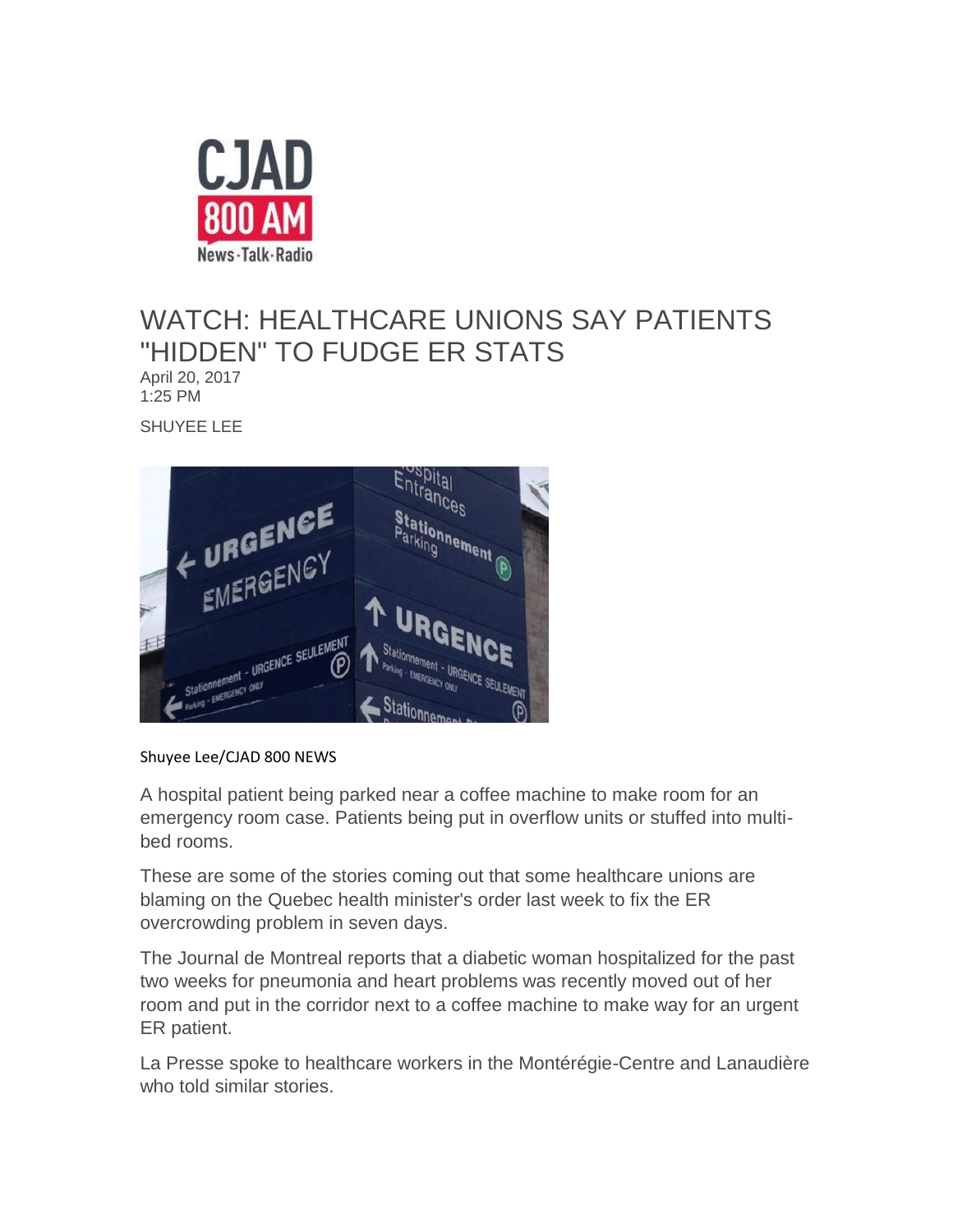The healthcare and social services agency for Lanaudière is quoted as saying the measures have nothing to do with the minister's directive. The health ministry told La Presse that they have no indications that this is the case and that overflow units have always been used.

The union representing healthcare workers at the Lakeshore General Hospital said it's the same deal at their shop - patients shipped off to upper floor cubicles and corridors when the 38 beds in the emergency room are full. APTS union political officer Josée Asselin said that way, they can fudge the numbers.

"I heard something like, 'They have better care on the floor, and it is more calm, they'll feel better on the floor.' But basically they are overloading the floor," said Asselin in an interview with CJAD 800 News.

"There's not more staffing to do all these jobs, so there's more paperwork, there's more care to do, professionals have to see more patients and this is (along) their regular job to do."



Roberto Bomba, treasurer of the executive of Quebec's largest nurses' union the FIQ, said that the re-distribution of ER patients is a cosmetic measure to deflate the emergency room numbers.

"In an ER with 24 beds, when they put four stretchers outside, it doesn't change the statistics. So it always looks good in terms of the occupancy if you're running at 100%, your 24 stretchers are filled. But you have four stretchers outside, you're still running at 100%," said Bomba.

"Our area of concern is, did we adjust the ratio of staff? And often times, it's not."

Chairman for the Council for the Protection of Patients Paul Brunet said these measures may improve the statistics but not the quality of patient care.